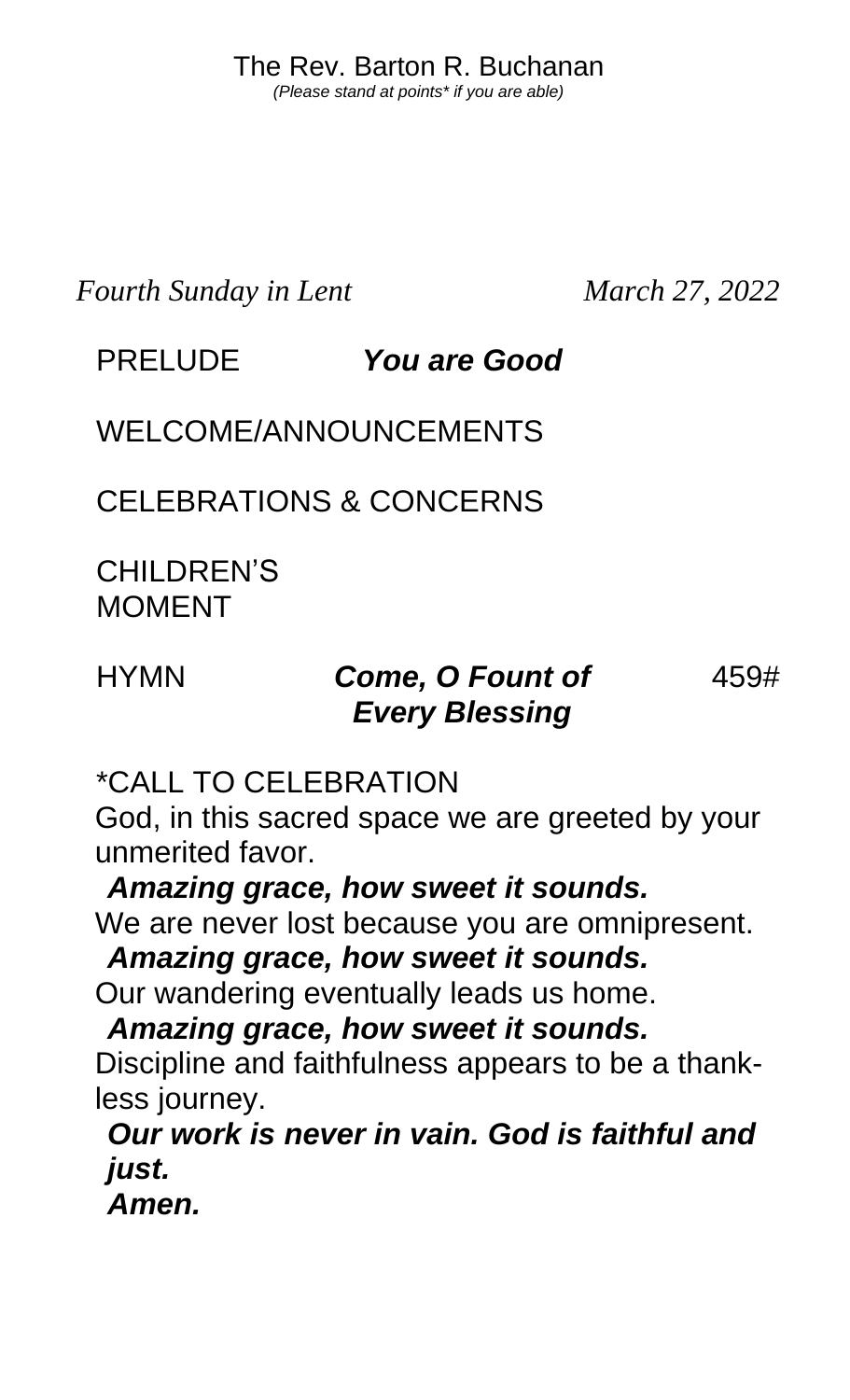# SONG OF PRAISE

*Holy Water* 

### **OFFERTORY** INVITATION

# *God, as we lean into the people you have called us to be, remind us: "The voyage of discovery is not in seeking new landscapes but in having new eyes." Amen.*

*(The quote above is from the work of French novelist, Marcel Proust)*

## OFFERTORY *Get Here*

# \*DOXOLOGY

*Praise God from whom all blessings flow; Praise God all creatures here below; Praise God above, you heavenly host; Praise Father, Son and Holy Ghost. Amen.*

SCRIPTURE Genesis 9:8-17 NRSV

GOOD NEWS Luis Perez

BENEDICTION RESPONSE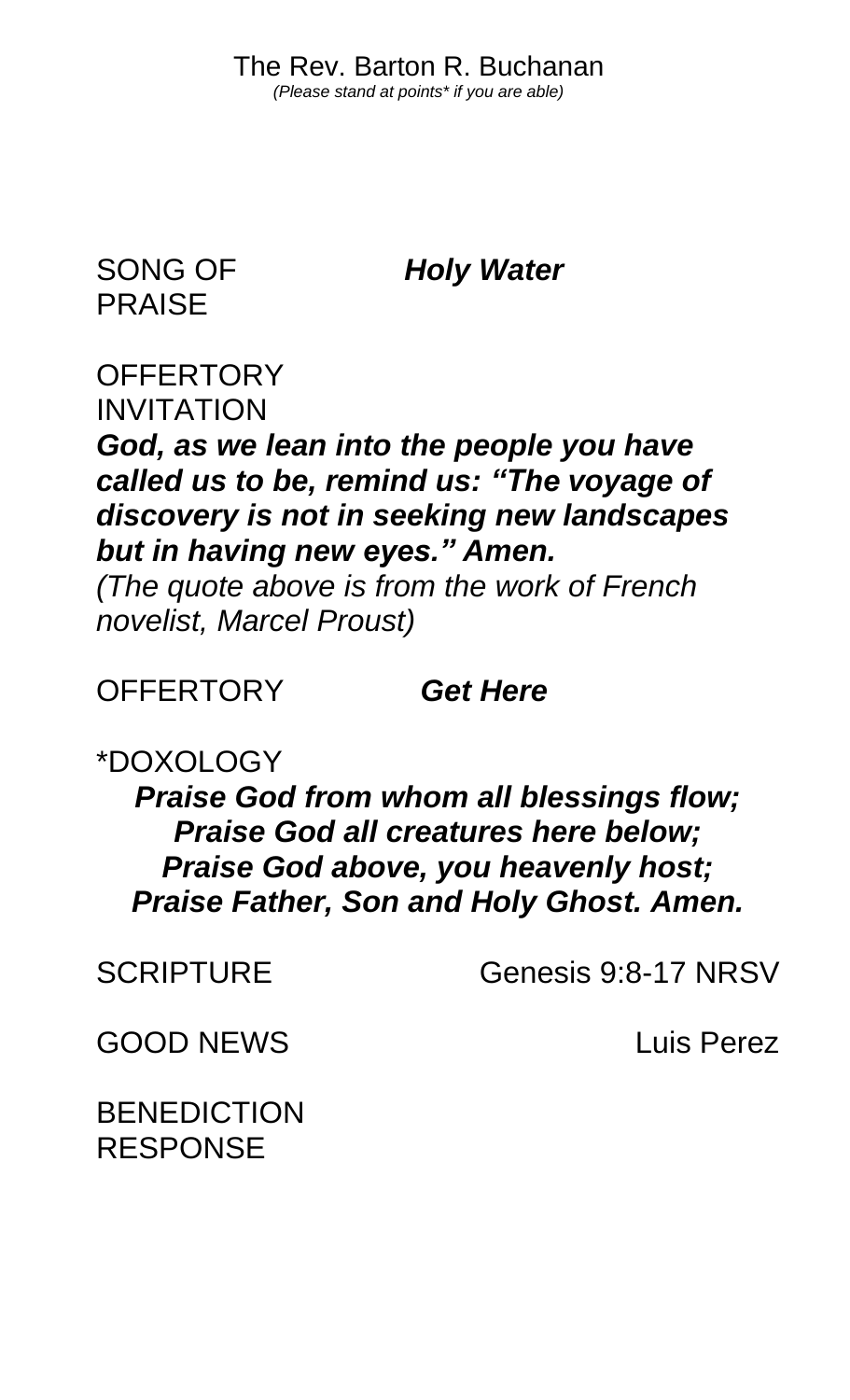

### **Welcome to Windermere Union Church. We're Glad You're Here!**

Please fill out a visitor's card and let us help you get connected. If you have a question about a ministry or event, we are here to help! Contact the church office at office@windermereunion.org or 407-876-2112.

#### **Genesis 9:8-17 NRSV**

**8** Then God said to Noah and to his sons with him, **9** "As for me, I am establishing my covenant with you and your descendants after you, **10** and with every living creature that is with you, the birds, the domestic animals, and every animal of the earth with you, as many as came out of the ark.[a] **11** I establish my covenant with you, that never again shall all flesh be cut off by the waters of a flood, and never again shall there be a flood to destroy the earth." **12** God said, "This is the sign of the covenant that I make between me and you and every living creature that is with you, for all future generations: **13** I have set my bow in the clouds, and it shall be a sign of the covenant between me and the earth. **14** When I bring clouds over the earth and the bow is seen in the clouds, **15** I will remember my covenant that is between me and you and every living creature of all flesh; and the waters shall never again become a flood to destroy all flesh. 16 When the bow is in the clouds, I will see it and remember the everlasting covenant between God and every living creature of all flesh that is on the earth." **17** God said to Noah, "This is the sign of the covenant that I have established between me and all flesh that is on the earth."



**Adult Sunday School** – That's right Adult Sunday school is back!!! Class is on Sunday mornings at 9:00 am in the preschool kinder-gym. No preparation is needed. Everyone is welcome.

### **Announcements**

**Church Announcements** - If your ministry has an announcement to share with the congregation, please send your announcements to our office manager by 5pm on Wednesday. **Easter Flowers** - We will decorate the church with flowers on Easter Sunday. The cost of the flowers are \$10.00 each. If you are interested in flowers in memory or in honor of your loved one visit one visit the Windermere website under members and click on Easter flowers and order yours.

**Help Support Windermere Union Church When You Shop on Amazon** - You can shop at Amazon and donate to WUC at no cost to you. Whenever you shop on Amazon you can help support WUC by making your purchases through Amazon Smile. Amazon Smile will donate 0.5% of the purchase price of your eligible purchases to WUC. Please contact the church office or Jim Goehring for details.

**Lenten Series via Zoom** - Windermere University presents: "What is your Passion?" Zoom Lenten Series. Lent calls us to reflection and evaluation, but it also calls us to action. Think of Passion as the energy that keeps us going despite the challenges we face. It is our purpose for getting up in the morning. It is the very thing that fuels our being. Members of our congregation will be sharing their stories of inspiration and motivation on their journey to discovering their faith and how service and life experiences have led them to where they are now in their journey. Please join us this evening with our presenters Foster Bullock at 6:00pm.

**Small Group**  $\cdot$  Will gather on Friday, April 1<sup>st</sup> at 7pm. Everyone is welcome. For more information, please contact Martha H. at harrimanfamily2@gmail.com.



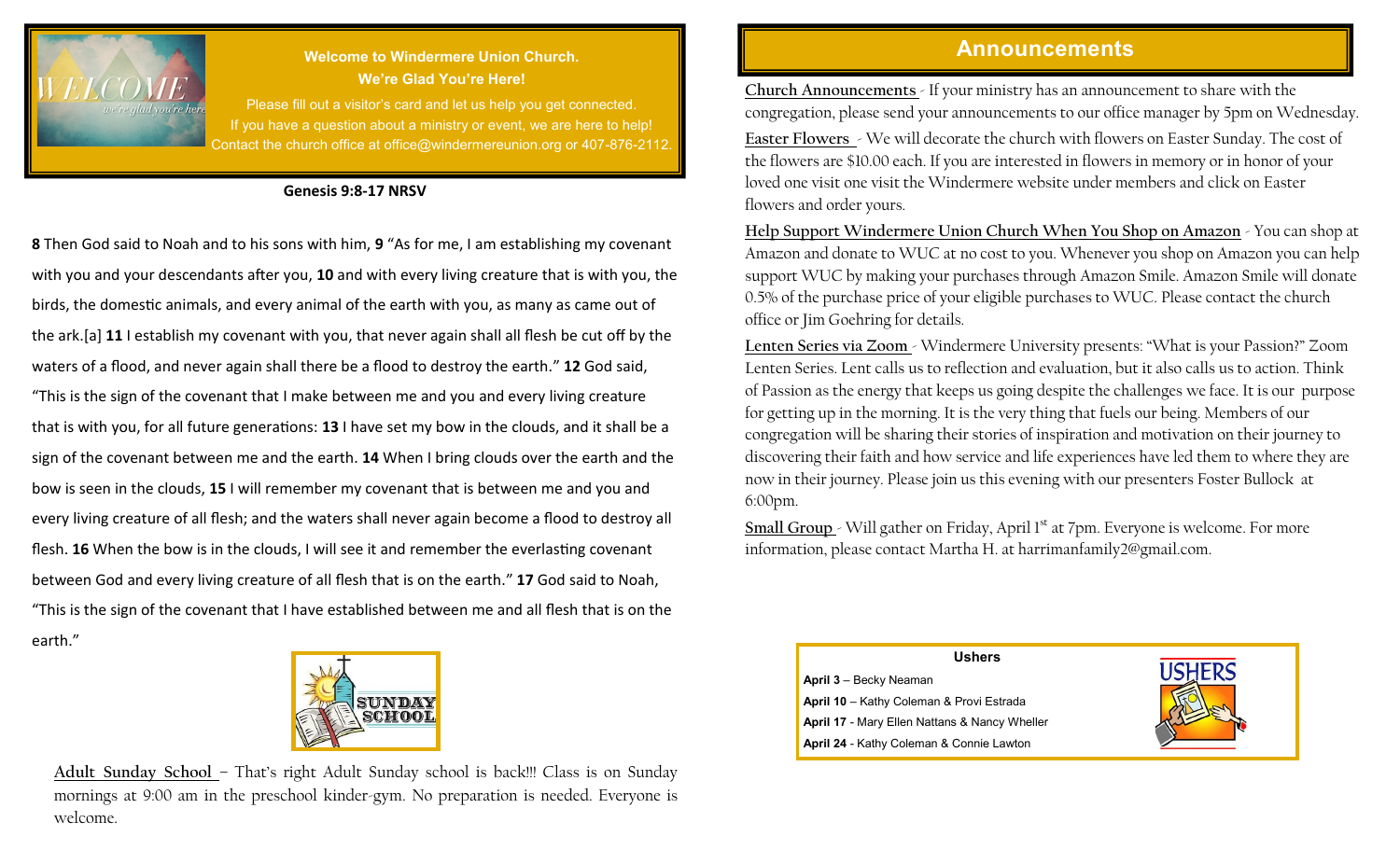

#### **CONCERNS** expressed by members and friends. Please pray for:

**><>** Mikey Young is deployed. Cards and letters can be sent to Damon Young, 384th MCT, APO, AE 09015

*~God we know You hear our prayers~*

**CELEBRATIONS** from church members and friends

#### **><>** WUC Friends,

Your outpouring of love last week touched me in profound ways. I'm still basking in your support and love of me. For every gift card, greeting cards, words of support and love mean so much. The desserts were amazing. The decor brightened my day. The playtime with the children was the highlight of the event. You continue to amaze me. There is no other church like you.

Many thanks,

LaTrell

*~Thank You God for blessing us~*

*PLEASE REMEMBER TO COMPLETE the C and C SLIPS, TO HELP ENSURE ACCURACY. The Cs and Cs listed above are from completed slips and internet messages sent to the church office at office@windermereunion.org. Please submit your Cs and Cs no later than Tuesday morning in order to be included in the next bulletin.*

#### **Birthdays Are Great and We Want to Celebrate With You!**

Please contact Ann Green, **[ggreen7@cfl.rr.com](mailto:ggreen7@cfl.rr.com)** or 407-293-8892 with those special dates for all your family members so we can recognize and wish one and all a Happy Birthday!





Provoking thought. Inspiring spirit. Accepting all.

10710 Park Ridge-Gotha Road, Windermere, Florida 34786 Phone: 407-876-2112 Pastor home office: 407-963-8254

### Scripture & Announcements March 27, 2022



#### **Ushers**

### Kathy Coleman & Connie Lawton

Pastor Barton Buchanan, Senior Pastor - pastorbarton@windermereunion.org Rev. LaTrell Harrison, Youth and Young Adult Minister - LaTrell@windermereunion.org Pastor Marcelino Rivera , Iglesia del Pueblo - pastormarcelino@windermereunion.org Chris Stumpf, Ministry of Child Education - happyheart.chris@gmail.com Troy Dolendo, Music Director - Troy@windermereunion.org Sarah Larenas Rinsch, Office Manager - office@windermereunion.org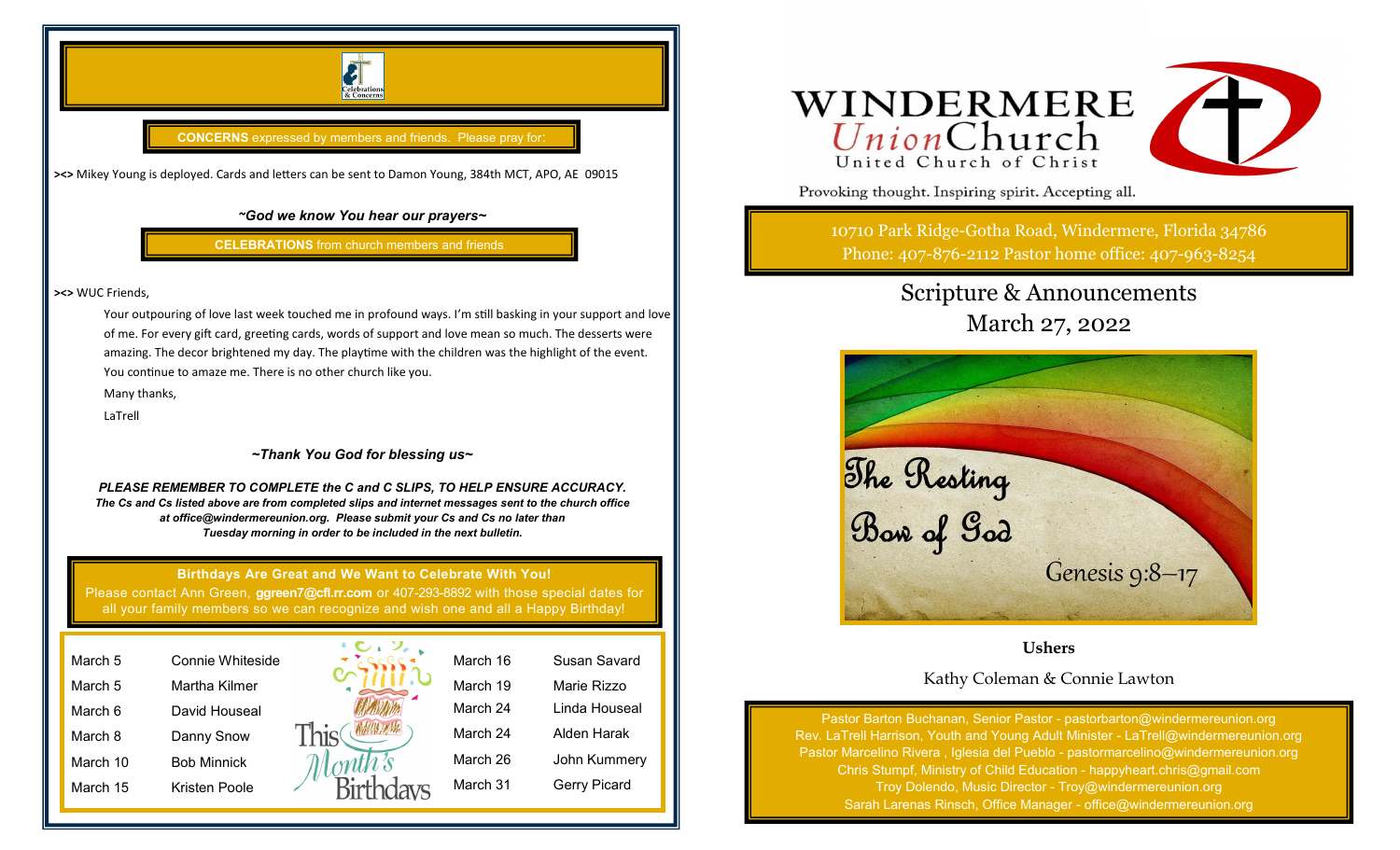

**Come, O Fount of Every Blessing**

Come, O Fount of every blessing, tune my heart to sing your grace; streams of mercy, never ceasing, call for songs of loudest praise. Teach me some melodious sonnet, sung by flaming tongues above. Praise the mount I'm fixed upon it mount of God's unfailing love.

Here I pause in my so journing, giving thanks for having come, Come to trust, at every turning, God will guide me safely home. Jesus sought me when a stranger, wandering from the fold of God, Came to rescue me from danger, Blessed body, precious blood.

O, to grace how great a debtor daily I am drawn anew! Let that grace now, like a fetter, bind my wandering heart to you. Prone to wander, I can feel it, wander from the love I've know: Here's my heart, O take and seal it; seal it for your very own.

# **Holy Water**

God, I'm on my knees again God, I'm begging please again I need you. Oh, I need you

Walking down these desert roads Water for my thirsty soul I need you. Oh, I need you

Your forgiveness Is like sweet, sweet honey on my lips Like the sound of a symphony to my ears Like Holy water on my skin